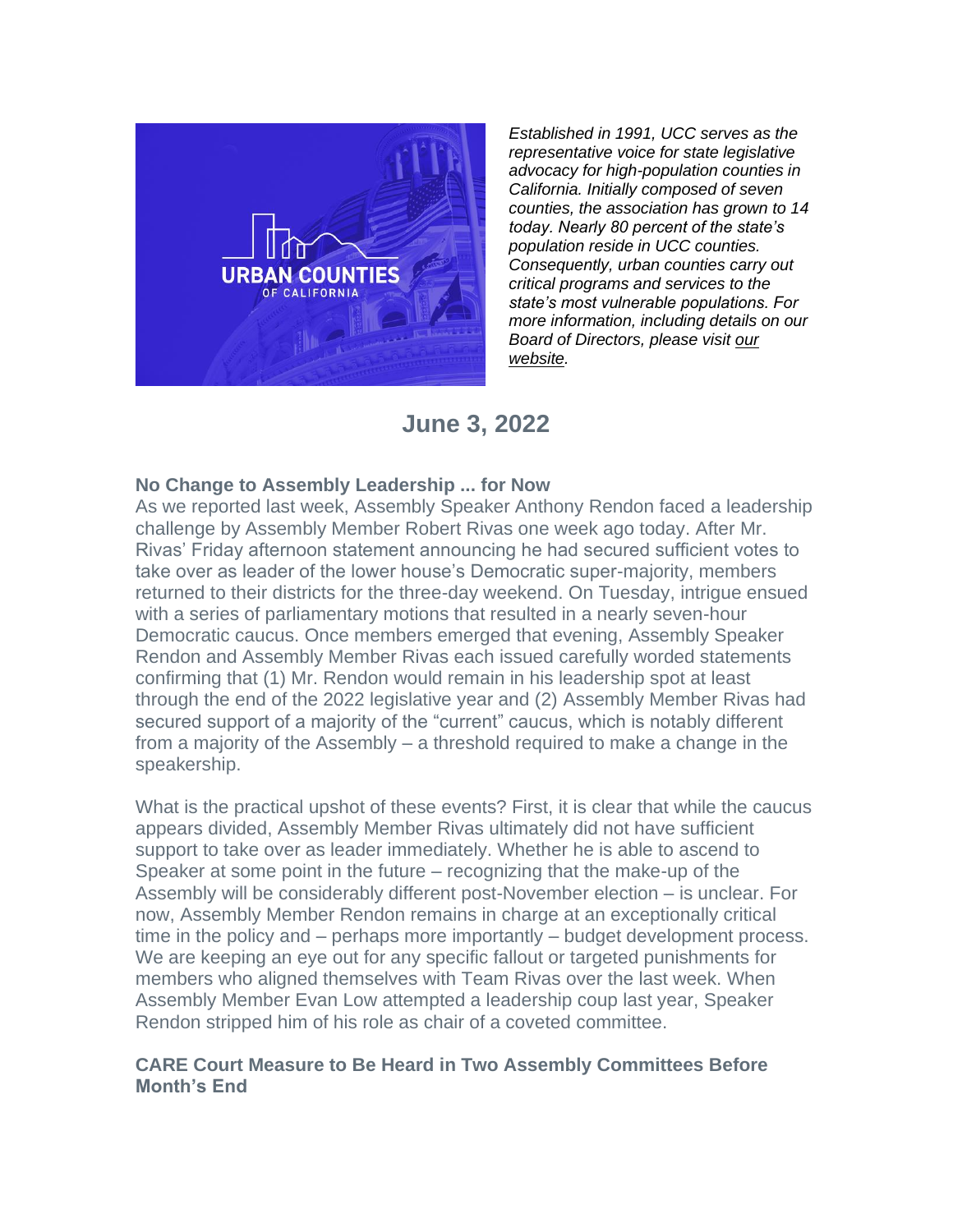The Senate vehicle (**[SB 1338](https://leginfo.legislature.ca.gov/faces/billNavClient.xhtml?bill_id=202120220SB1338)**, Umberg and Eggman) that contains provisions to carry out the Governor's Community Assistance, Recovery, and Empowerment (CARE) Act has been referred for hearing before the Assembly Health Committee and the Assembly Judiciary Committee. (The bill, of course, will also be subject to a fiscal assessment in the Assembly Appropriations Committee.)

The county coalition continues its joint efforts to refine the measure to increase workability and address county concerns. Additionally, the coalition has begun outreach to key Assembly policymakers – primarily members of the two policy committees to which the bill has been referred and to former county supervisors, among others – for further discussion on the sufficiency of resources, a phased-in implementation timeline, fiscal protections, sanctions, housing-related matters, and a variety of technical suggestions.

Per legislative deadlines, the bill must be approved by both policy committees before the Legislature adjourns for its four-week summer recess on July 1.

## **Legislative Budget Agreement Reached**

This week, legislative leaders announced that the Senate and Assembly had reached **[agreement](https://abgt.assembly.ca.gov/sites/abgt.assembly.ca.gov/files/Legislative%20Version%20Summary%20Final.pdf)** on a 2022-23 state budget package, which will be amended into **[AB 154](https://leginfo.legislature.ca.gov/faces/billNavClient.xhtml?bill_id=202120220AB154)** and **[SB 154](https://leginfo.legislature.ca.gov/faces/billNavClient.xhtml?bill_id=202120220SB154)** in time for the Legislature to meet its constitutional June 15 deadline to send a budget bill to the Governor. While the agreement reflects a broad budget framework, details are scarce as of this writing, and a number of items remain unresolved, including big-ticket items like K-12 school funding and an inflation relief/tax rebate plan. Further, while the legislative agreement largely reflects the Administration's budget proposals, the package clearly does not reflect negotiations or agreement with the Administration, meaning that anything could change in the coming weeks and months. We anticipate any number of so-called Budget Bill, Jr. bills that amend the original budget bill to come all the way until the end of the legislative session on August 31.

Of note, the 2022-23 spending plan agreed to by the two houses includes significant (\$20 billion!) capacity under the State Appropriation or Gann Limit. The plan incorporates infrastructure and COVID emergency-related spending, direct payments to families and businesses, and options suggested by the Legislative Analyst's Office in an effort to keep the state budget under this constitutional limit for at least two more years and avoid a 2023 "fiscal cliff" recently identified by the LAO. However, the agreement acknowledges that voters will need to consider changes to the Gann Limit, likely in 2024. The LAO recommended changes for modifying the Gann calculation include:

> • Adopt LAO suggestion to change statutory definition of "local subventions," thereby counting more subventions under local Gann Limits.